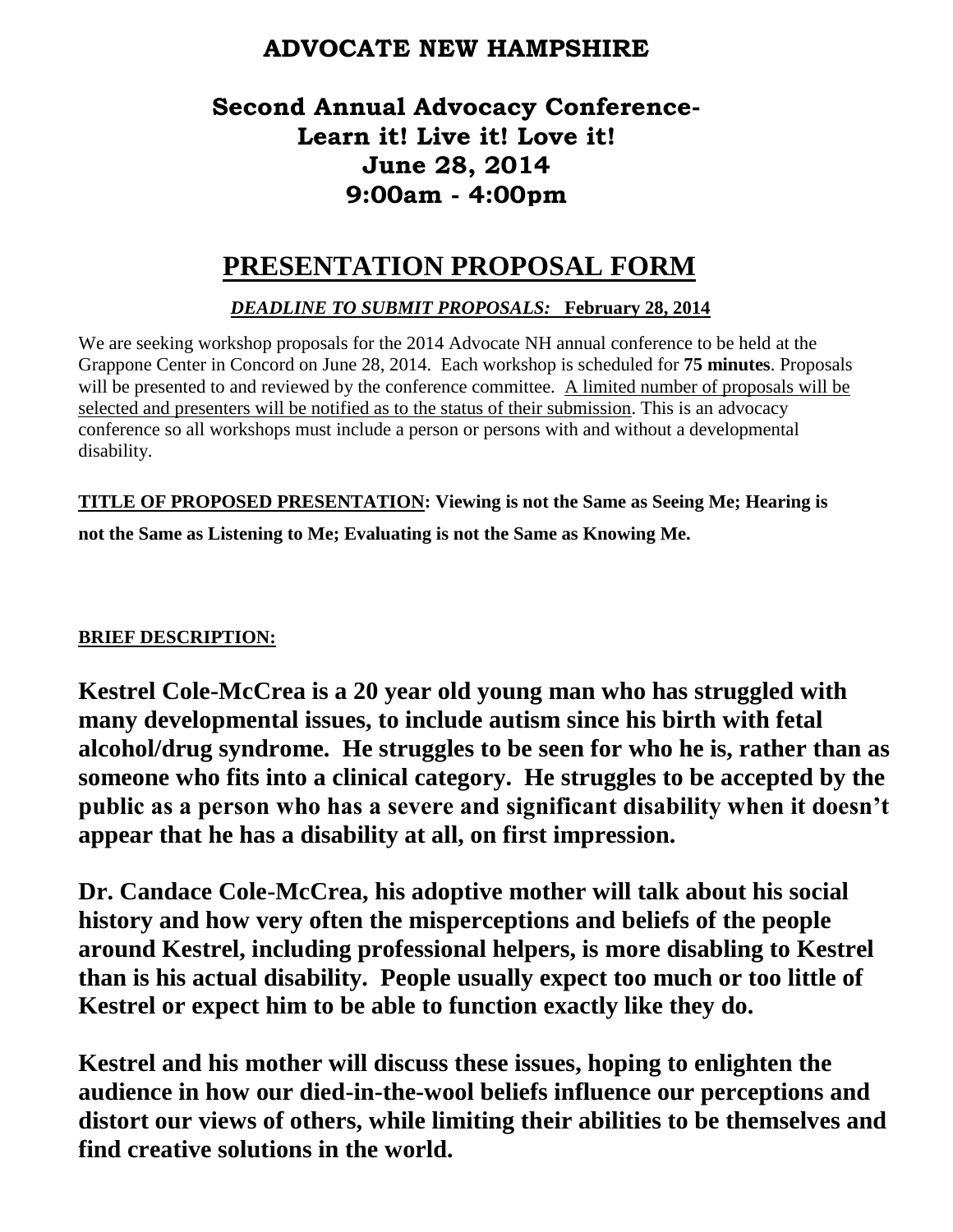#### **HAVE YOU PRESENTED BEFORE?**

**Yes**

### **IF YES, WHEN, WHERE AND IN WHAT CAPACITY?**

**Yes, in multiple places for over 35 years, including full professorship.**

**Please see next page and complete Presenter Information Section**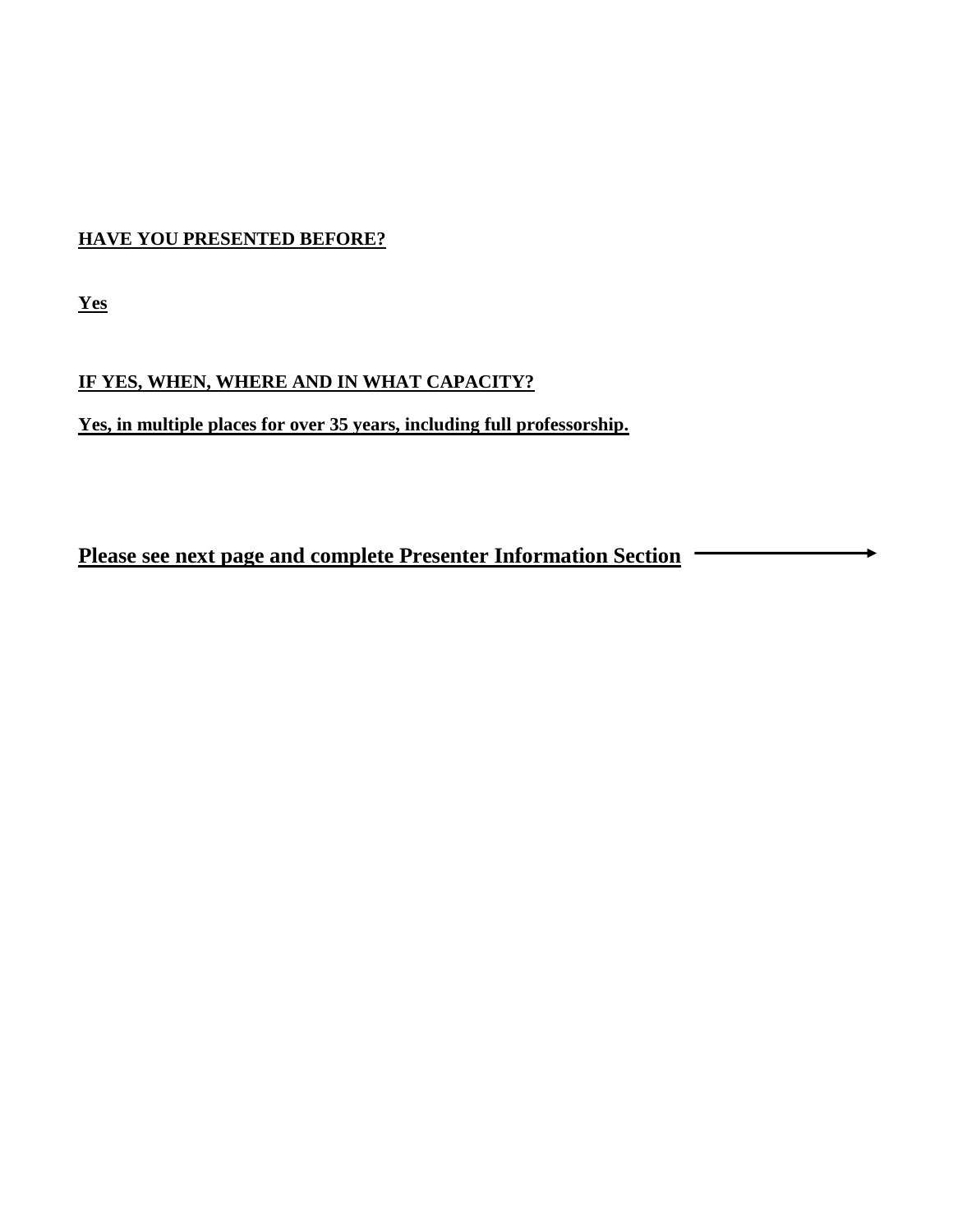| <b>Advocate NH</b>                                                                                                    | <b>Presentation Proposal Form</b>                                                | Page 2 |
|-----------------------------------------------------------------------------------------------------------------------|----------------------------------------------------------------------------------|--------|
| <b>PRESENTER(S) INFORMATION:</b>                                                                                      | <b>Stipend Requested (See below options):</b> $\Box$ No $\Box$ x Yes             |        |
| Name: _Kestrel Cole-McCrea                                                                                            |                                                                                  |        |
|                                                                                                                       | Phone: 652-7594                                                                  |        |
|                                                                                                                       |                                                                                  |        |
|                                                                                                                       |                                                                                  |        |
| <b>Address: 60 Ford Farm Road Milton NH 03851</b>                                                                     |                                                                                  |        |
|                                                                                                                       |                                                                                  |        |
| Name: _Dr. Candace Cole-McCrea                                                                                        |                                                                                  |        |
|                                                                                                                       |                                                                                  |        |
| Title: Professor Emeritus, Developmental Psychology and Sociology                                                     |                                                                                  |        |
| <u> 2000 - Jan James James Jan James James Jan James James Jan James James Jan James James Jan Jan James James Ja</u> |                                                                                  |        |
| <b>Address: _as above</b>                                                                                             |                                                                                  |        |
| <b>Email Address:</b>                                                                                                 | ,我们也不能在这里的时候,我们也不能在这里的时候,我们也不能在这里的时候,我们也不能会在这里的时候,我们也不能会在这里的时候,我们也不能会在这里的时候,我们也不 |        |
|                                                                                                                       |                                                                                  |        |
|                                                                                                                       |                                                                                  |        |
|                                                                                                                       |                                                                                  |        |
|                                                                                                                       |                                                                                  |        |
|                                                                                                                       |                                                                                  |        |
|                                                                                                                       |                                                                                  |        |
|                                                                                                                       |                                                                                  |        |
|                                                                                                                       |                                                                                  |        |
|                                                                                                                       |                                                                                  |        |
|                                                                                                                       |                                                                                  |        |
|                                                                                                                       |                                                                                  |        |
|                                                                                                                       |                                                                                  |        |
|                                                                                                                       |                                                                                  |        |
|                                                                                                                       |                                                                                  |        |
| <b>Stipend Options:</b> $\Box x$ One Day Registration (includes meals) OR<br>$\Box$ Mileage Reimbursement             |                                                                                  |        |
| <b>SUBMIT PROPOSALS TO:</b>                                                                                           | QUESTIONS/MORE INFORMATION, PLEASE CONTACT:                                      |        |

| <b>AIT PROPOSALS TO:</b> | QUESTIONS/MORE INFORMATION, PLEASE CONTACT: |
|--------------------------|---------------------------------------------|
|                          |                                             |